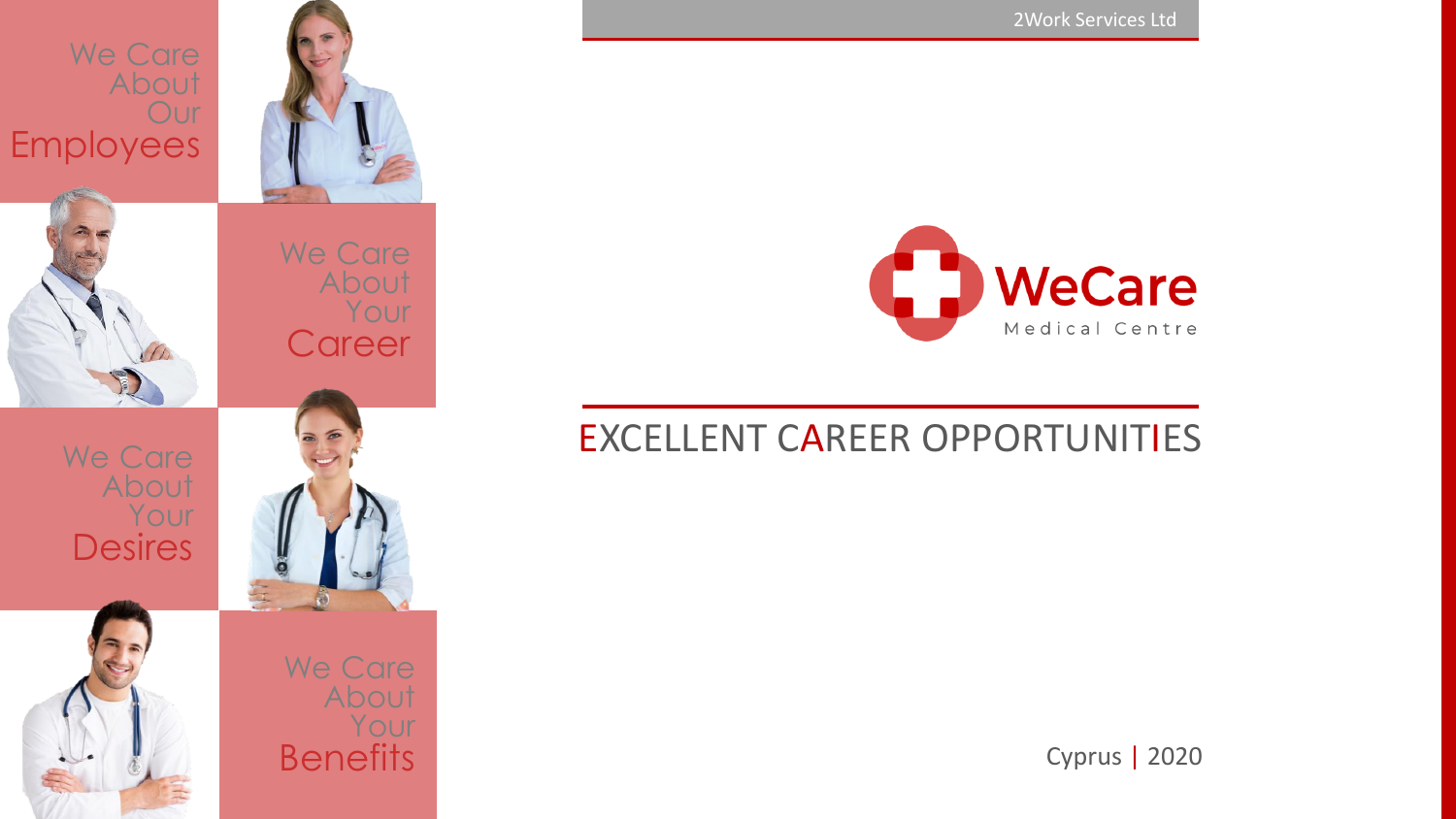

areer

 $\overline{\mathcal{C}}$ 



- ❖ We would like to serve our patients in the best possible and innovative way, where they feel comfortable and welcomed
	- ❖ We are planning to expand our services and open additional Medical Centre's across the whole country within 2 years
		- ❖ We are aiming to become top-notch provider of outpatient medical care via convenient and spacious Medical Centres to patients in Paphos, Limassol, Larnaca, and Nicosia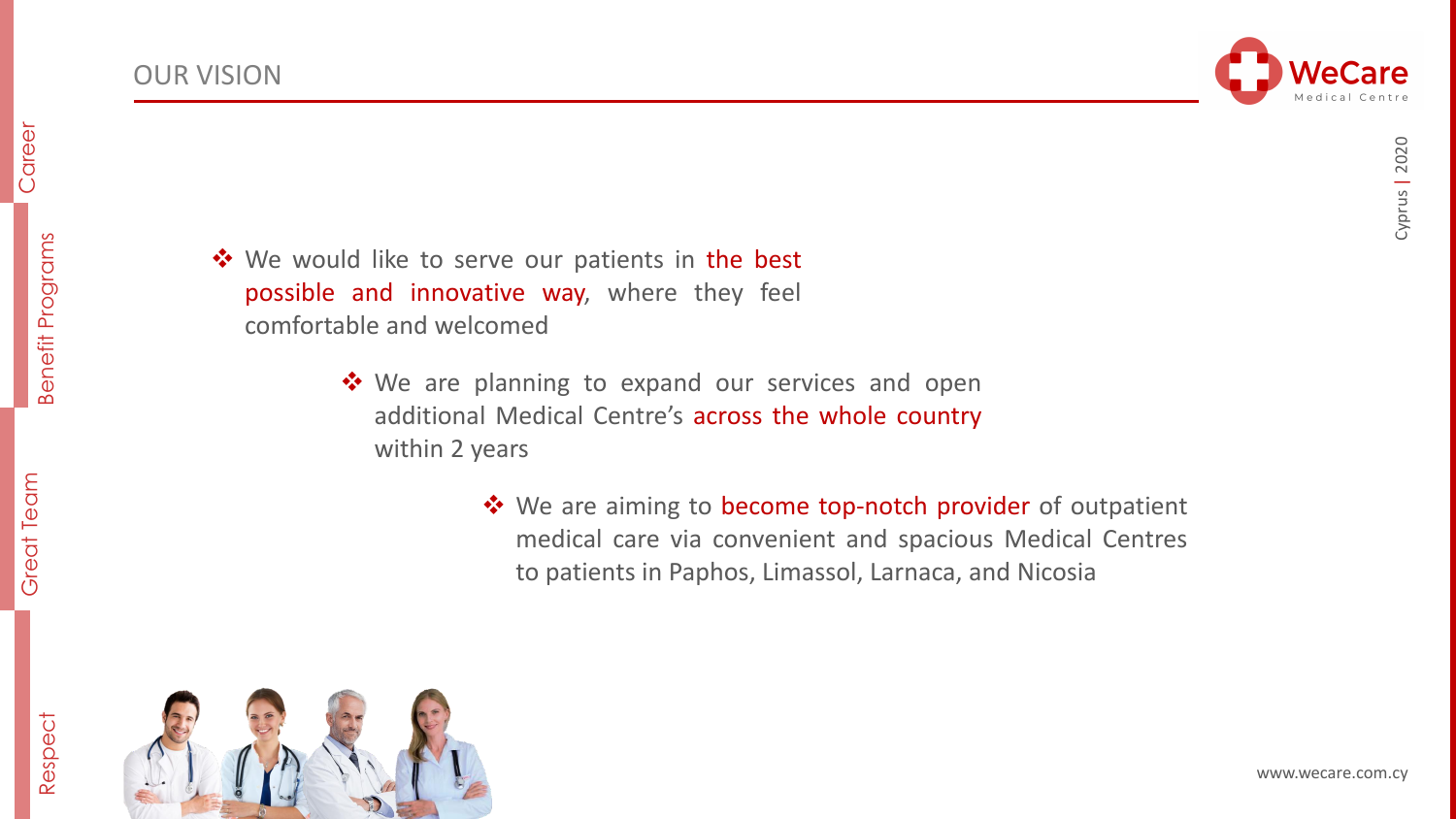

Cyprus | 2020

Cyprus | 2020

WeCare Medical Centre is a brand-new modern boutique clinic with a leading-edge approach to service outpatients in Cyprus.

The Medical Centre was created to provide a high professional level of general medical treatments, assessments & consultations to the patients in Cyprus (residents and tourists). For residents, we provide treatments & consultations within the National Health System (GESY) as well as for non-GESY residents, and for tourists we offer private high-level general treatments and consultations services. All under one roof where everybody feels welcomed and comfortable.

The Medical Centre`s branches will be located in Paphos, Limassol, Larnaca and Nicosia.

WeCare Medical Centre will have the team of the following doctors:

- General practitioners/ Personal Doctors
	- Pediatricians
	- **Gynecologists**
	- **Dermatologists** 
		- Cardiologists
			- **Urologists**

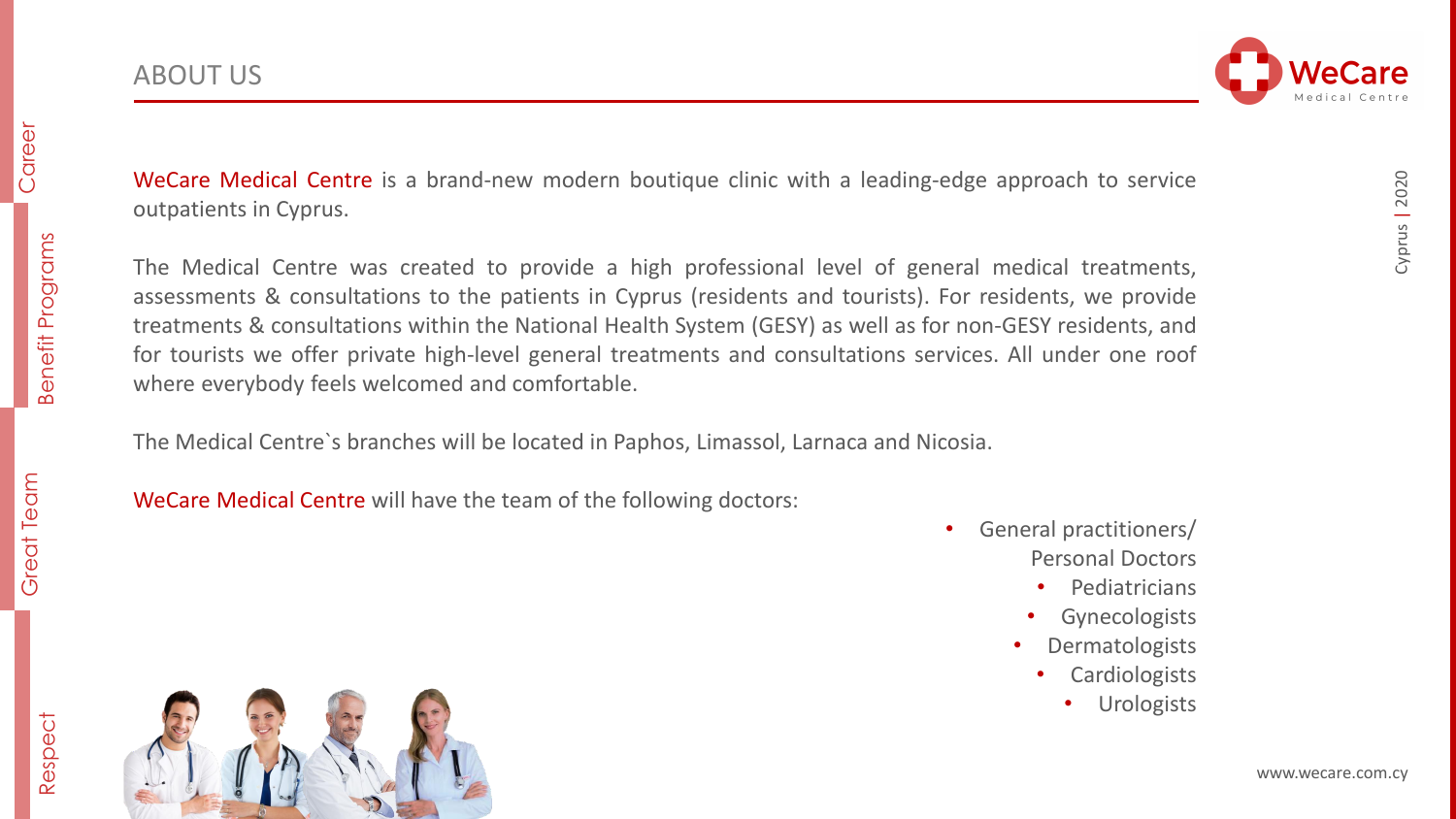

Respect

# WeCare about YOU!

- WeCare Medical Centre has been created as a hybrid version of the Public & Private Medical Centre in Cyprus. We focused on creating a modern, stylish and professional Outpatient Medical Centre serviced by General Practitioners & specialized doctors serving local citizens, citizens registered in the National Health System (GESY), expatriate and tourists.
- The Medical Centre is operating six days a week, 12 hours a day (two-shift operation), with receptionists and support staff – nurses.
- The comfortable waiting area with TV, free WIFI, water, coffee/tea and A/C throughout the whole centre takes the whole experience of patients and the staff to the next level.
- Outside car parking right next to the Medical centre, with wheelchair/stroller access, gives a comfortable and stress-free departure for our patients.
- Services of reception such as appointment booking via phone, email or web, call inquiries, basic medical support over the phone and comprehensive client management is one of the key factors of our services.
- Mobile phone app (iOS & Android) with features such as online appointment booking, diagnoses records, medical prescription, notification before an examination, etc. are giving extra benefits & convenience to our patients.
- We provide many more extra though simple services to our patients and take care of our employees.



Cyprus | 2020

Cyprus | 2020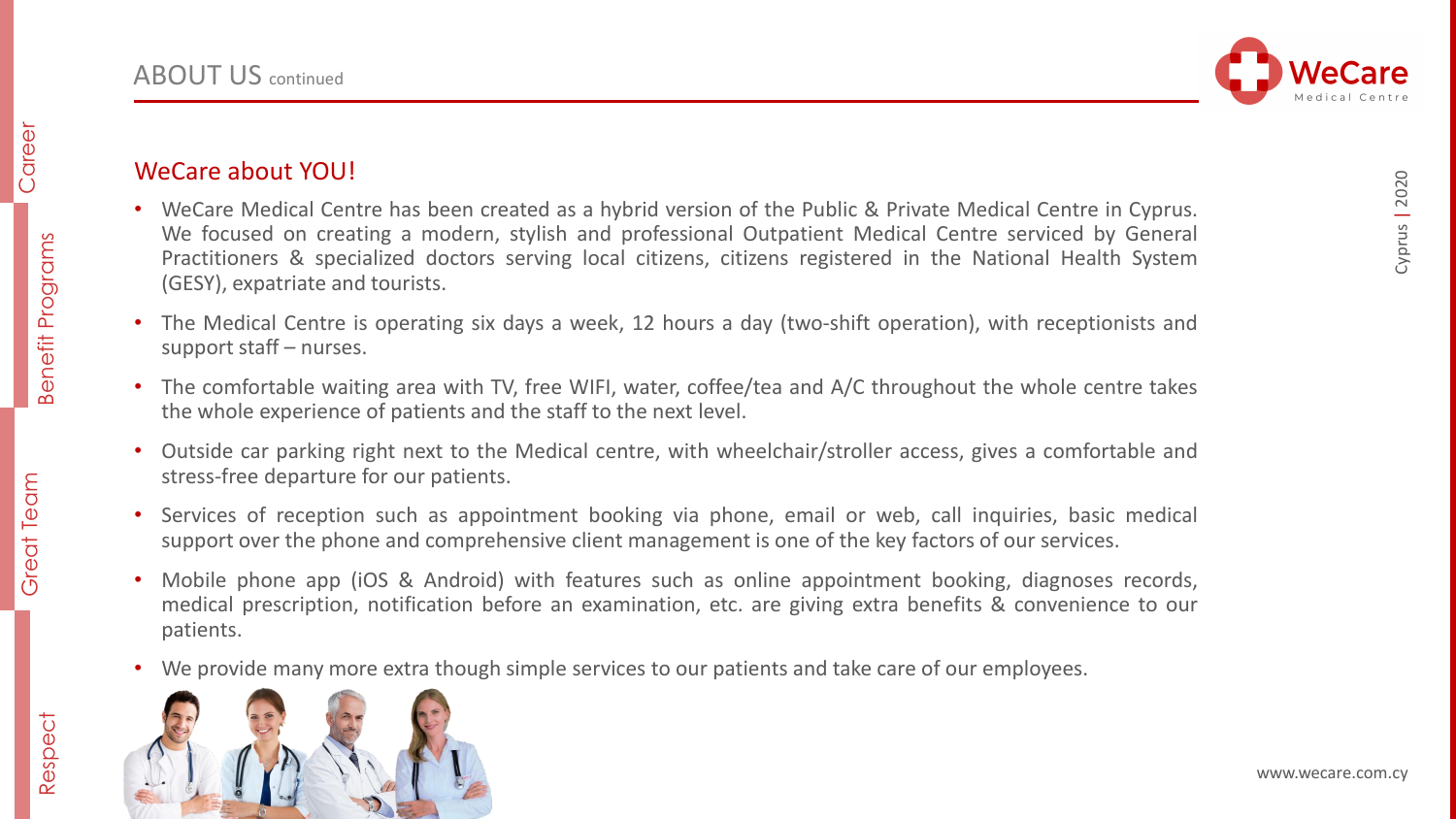## SHAREHOLDERS AND FOUNDERS





#### Jiri Soukup

Global financial and operations leader and trusted financial business partner equipped with executive-level credentials gained through 20 years of progressive career advancement in several industries across the Globe. Provide innovative solutions to improve data management and communicate information; assess performance and facilitate sound decisions. Serve as a change agent and builder of effective teams across regional and functional boundaries. Former CFO of Home Credit India, Flexi Finance Asia, Ritchy Group, and Grafton Recruitment.



#### Dr. Andreas Patsalides MD, MSc, PhD

Dr. Patsalides graduated from the American Academy in Larnaca, Сyprus, and from Twin Falls High School, Idaho, USA with Highest Honours. He studied Medicine in Bucharest, Romania (where received his MD degree), in Poland where he received a medical specialization in "Gynecology and Obsetrics" and received his PhD degree in Medicine. He used to work as a Director of "St. Rafael Clinic" and a Director of the Gynecology Clinic.

In 2020, Dr. Patsalides became the Chief Doctor–Gynecologist, and GP at WeCare Medical Centre in Paphos.



#### Marian Mokos

A dynamic entrepreneur with more than 18 years of challenging assignments on various markets in Europe, Asia & Australia. While spending time abroad, he has learned about new cultures and developed a strong and deep working knowledge of 10+ countries. He is a proven leader with deep expertise in developing strong client relationships, building outstanding teams, and bringing a disciplined focus to operations and execution. Founder and former CEO of M.B.A. Consulting India, R2P Invest Singapore, FAIRDIP Group, and WeCare Medical Centre.

Benefit Programs

**Benefit Programs** 

areer

 $\overline{C}$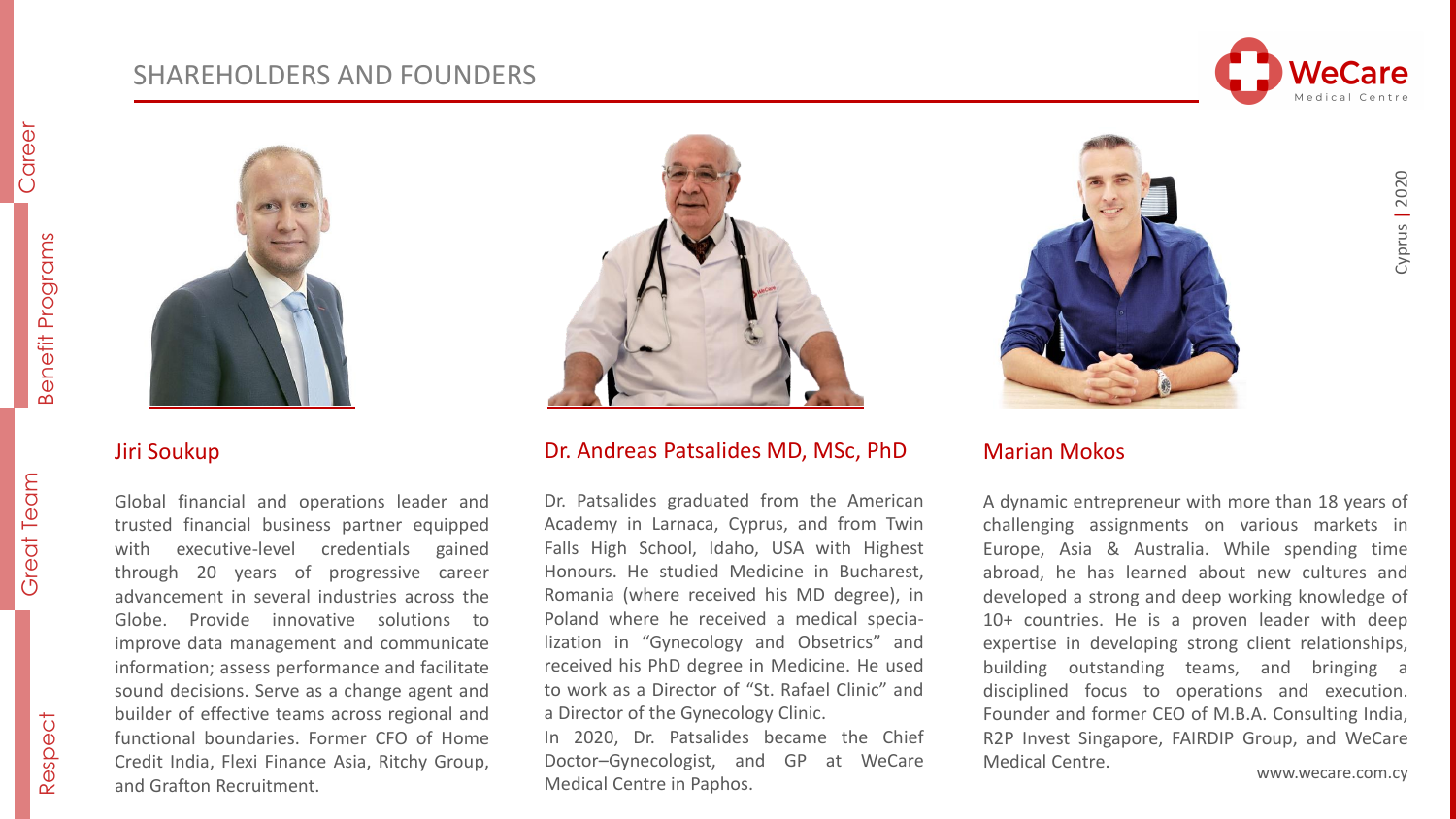

CAREER OPPORTUNITY

• Pediatrician

• Gynecologist

• Dermatologist

• Cardiologist

• Urologist

We are looking for young & energetic

doctors/pathologist in these segments:

• General Practitioner/Personal Doctor

### Staff Wanted! Case Court Court Court Court Court Court Our Offer:

What do we offer to the doctors:

- Full-time employment (3+ years contract)
- Various employment benefit programs
- Relocation package
- Career growth
- Young & friendly team members
- All this in a modern & brand-new Medical Centre with all new & up-to-date medical equipment set-up and high-tech IT infrastructure

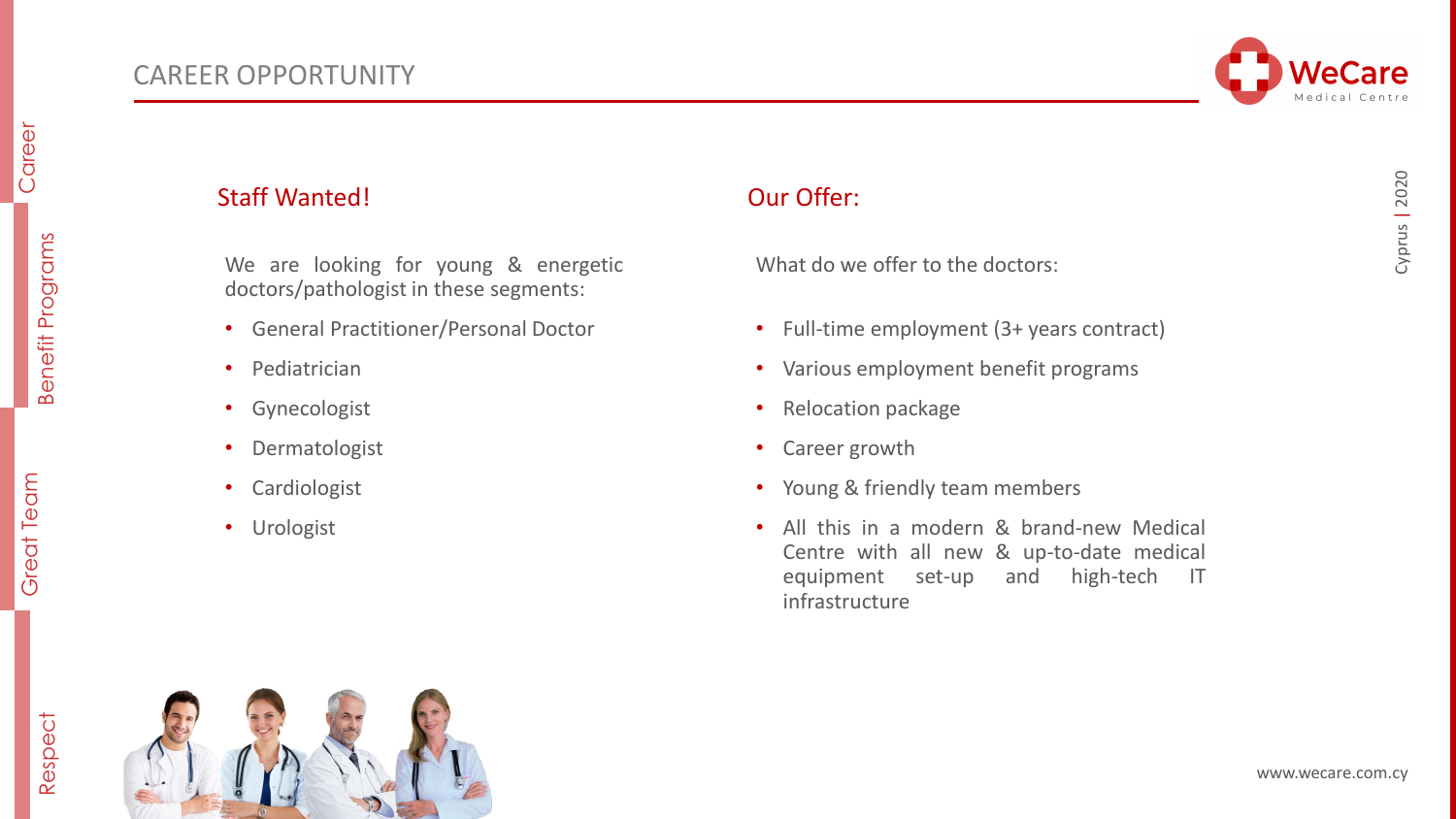LOCATION

# Great Team **Benefit Programs** Career Benefit Programs Benefit Programs



Paphos is a coastal city in the southwest of Cyprus and the capital of Paphos District . The current city of Paphos lies on the Mediterranean coast, about 50 km west of Limassol (the biggest port on the island) which has an A 6 highway connection .

Paphos International Airport is the country's second -largest airport. The city has a subtropical-Mediterranean climate, with the mildest temperatures on the island .

Paphos is included in the official UNESCO list of cultural and natural treasures of the world's heritage for its spectacular ancient remains and was selected as a European Capital Culture for 2017 .

Paphos has a long history in sports, with several football, basketball & volleyball teams .



PEAN CAPITAL OF CULTURE